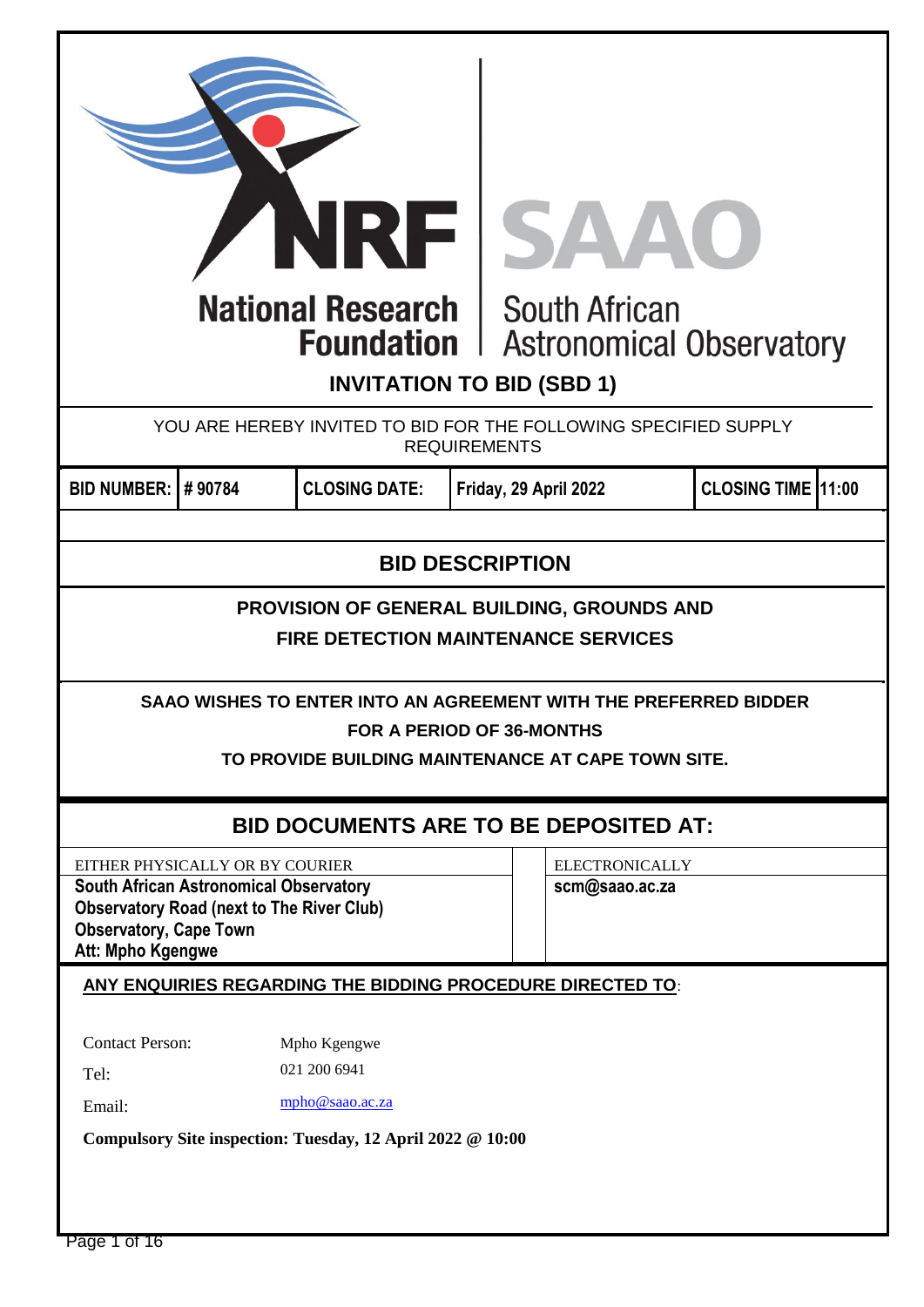| considered                                                                                                                                                                                                                  | Bidders should timeously deliver bids to the correct address. If the bid is late at the NRF address, it is not |                      |                                                                                                                         |                     |       |  |
|-----------------------------------------------------------------------------------------------------------------------------------------------------------------------------------------------------------------------------|----------------------------------------------------------------------------------------------------------------|----------------------|-------------------------------------------------------------------------------------------------------------------------|---------------------|-------|--|
| attached supporting schedules                                                                                                                                                                                               |                                                                                                                |                      | All bids must be submitted on the official forms in this invitation (not to be re-typed) with additional information on |                     |       |  |
| This bid is subject to the preferential procurement policy framework act and its 2011 regulations, the general<br>conditions of contract (NRF website) and special conditions of contract as stipulated in this invitation. |                                                                                                                |                      |                                                                                                                         |                     |       |  |
|                                                                                                                                                                                                                             |                                                                                                                |                      | THE FOLLOWING PARTICULARS MUST BE FURNISHED AS LEAD PAGE OF THE BID RESPONSE                                            |                     |       |  |
| <b>BID NUMBER: #90784</b>                                                                                                                                                                                                   |                                                                                                                | <b>CLOSING DATE:</b> | Friday, 29 April 2022                                                                                                   | <b>CLOSING TIME</b> | 11:00 |  |
| <b>NAME</b><br>OF<br><b>BIDDER</b>                                                                                                                                                                                          |                                                                                                                |                      |                                                                                                                         |                     |       |  |
| <b>REPRESENTED</b><br>BY                                                                                                                                                                                                    |                                                                                                                |                      |                                                                                                                         |                     |       |  |
| <b>POSTAL</b><br><b>ADDRESS</b>                                                                                                                                                                                             |                                                                                                                |                      |                                                                                                                         |                     |       |  |
| <b>PHYSICAL</b><br><b>ADDRESS</b>                                                                                                                                                                                           |                                                                                                                |                      |                                                                                                                         |                     |       |  |
| <b>TELEPHONE</b><br><b>NUMBER</b>                                                                                                                                                                                           | CODE                                                                                                           |                      | <b>NUMBER</b>                                                                                                           |                     |       |  |
| <b>CELL PHONE</b><br><b>NUMBER</b>                                                                                                                                                                                          | CODE                                                                                                           |                      | <b>NUMBER</b>                                                                                                           |                     |       |  |
| <b>FACSIMILE</b><br><b>NUMBER</b>                                                                                                                                                                                           | CODE                                                                                                           |                      | <b>NUMBER</b>                                                                                                           |                     |       |  |
| <b>E-MAIL ADDRESS</b>                                                                                                                                                                                                       |                                                                                                                |                      |                                                                                                                         |                     |       |  |
| <b>VAT REGISTRATION</b><br><b>NUMBER</b>                                                                                                                                                                                    |                                                                                                                |                      |                                                                                                                         |                     |       |  |
| <b>CSD REFERENCE</b><br>NUMBER (MAAA)                                                                                                                                                                                       |                                                                                                                |                      |                                                                                                                         |                     |       |  |
| <b>COMPANY REGISTRATION</b><br><b>NUMBER</b>                                                                                                                                                                                |                                                                                                                |                      |                                                                                                                         |                     |       |  |
| Page 2 of 16                                                                                                                                                                                                                |                                                                                                                |                      |                                                                                                                         |                     |       |  |

T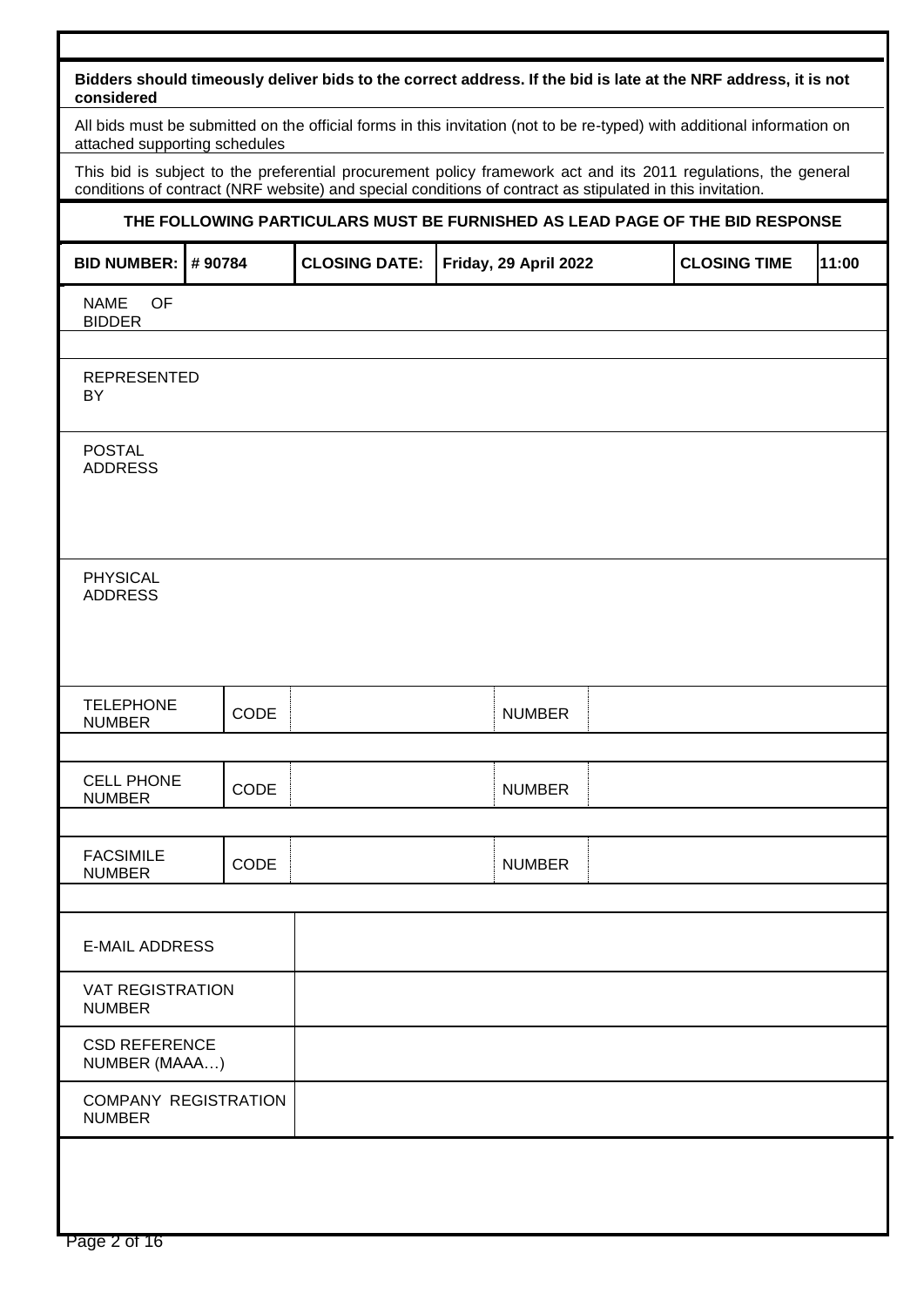| TYPE OF COMPANY / FIRM:<br>[Tick applicable box]                                                                                                                      |                                                |                 |  |  |
|-----------------------------------------------------------------------------------------------------------------------------------------------------------------------|------------------------------------------------|-----------------|--|--|
| Partnership / Joint Venture/Consortium                                                                                                                                | One person business / sole proprietor          |                 |  |  |
| <b>Close Corporation</b>                                                                                                                                              | Company                                        |                 |  |  |
| (Pty) Limited                                                                                                                                                         | Other                                          |                 |  |  |
|                                                                                                                                                                       |                                                |                 |  |  |
| <b>COMPANY CLASSIFICATION:</b><br>[Tick applicable box]                                                                                                               |                                                |                 |  |  |
| Manufacturer                                                                                                                                                          | Supplier                                       |                 |  |  |
| <b>Professional Service Provider</b>                                                                                                                                  | Other service providers e.g. transporter, etc. |                 |  |  |
|                                                                                                                                                                       |                                                |                 |  |  |
|                                                                                                                                                                       |                                                |                 |  |  |
| Yes Or No<br>Has an original and valid tax clearance certificate been submitted?                                                                                      |                                                |                 |  |  |
| Preference claim form been submitted for your preference points? (SBD 6.1) (a B-BBEE status level<br>verification certificate must support preference points claimed) |                                                | Yes Or No       |  |  |
| If yes, who was the B-BBEE certificate issued by                                                                                                                      | [Tick Applicable Box]                          |                 |  |  |
| An accounting officer as contemplated in the close corporation act (CCA)                                                                                              |                                                | $\Box$          |  |  |
| A verification agency accredited by the South African accreditation system (SANAS); or                                                                                |                                                | □               |  |  |
| A registered auditor                                                                                                                                                  |                                                |                 |  |  |
|                                                                                                                                                                       |                                                | П               |  |  |
| Are you the accredited representative in South Africa for the goods/services/works offered?<br>If Yes Enclose Proof                                                   |                                                | Yes Or No       |  |  |
| Pack split into "technical" and "awarding" section                                                                                                                    |                                                | Yes<br>Or<br>No |  |  |

### 1. **Background to the National Research Foundation and its business units**

The National Research Foundation ("NRF") is a juristic person established in terms of section 2 of the National Research Foundation Act, Act 23 of 1998 and a schedule 3A public entity in terms of the Public Finance Management Act. The NRF is the government's national agency responsible for promoting and supporting research and human capital development through funding, the provision of National Research Facilities and science outreach platforms and programs to the broader community in all fields of science and technology, including natural science, engineering, social science and humanities.

The **South African Astronomical Observatory** (SAAO) is the national centre for optical and infrared astronomy in South Africa. It is a facility of the National Research Foundation under the Department of Science and Technology. Its prime function is to conduct fundamental research in astronomy and astrophysics by providing a world-class facility and by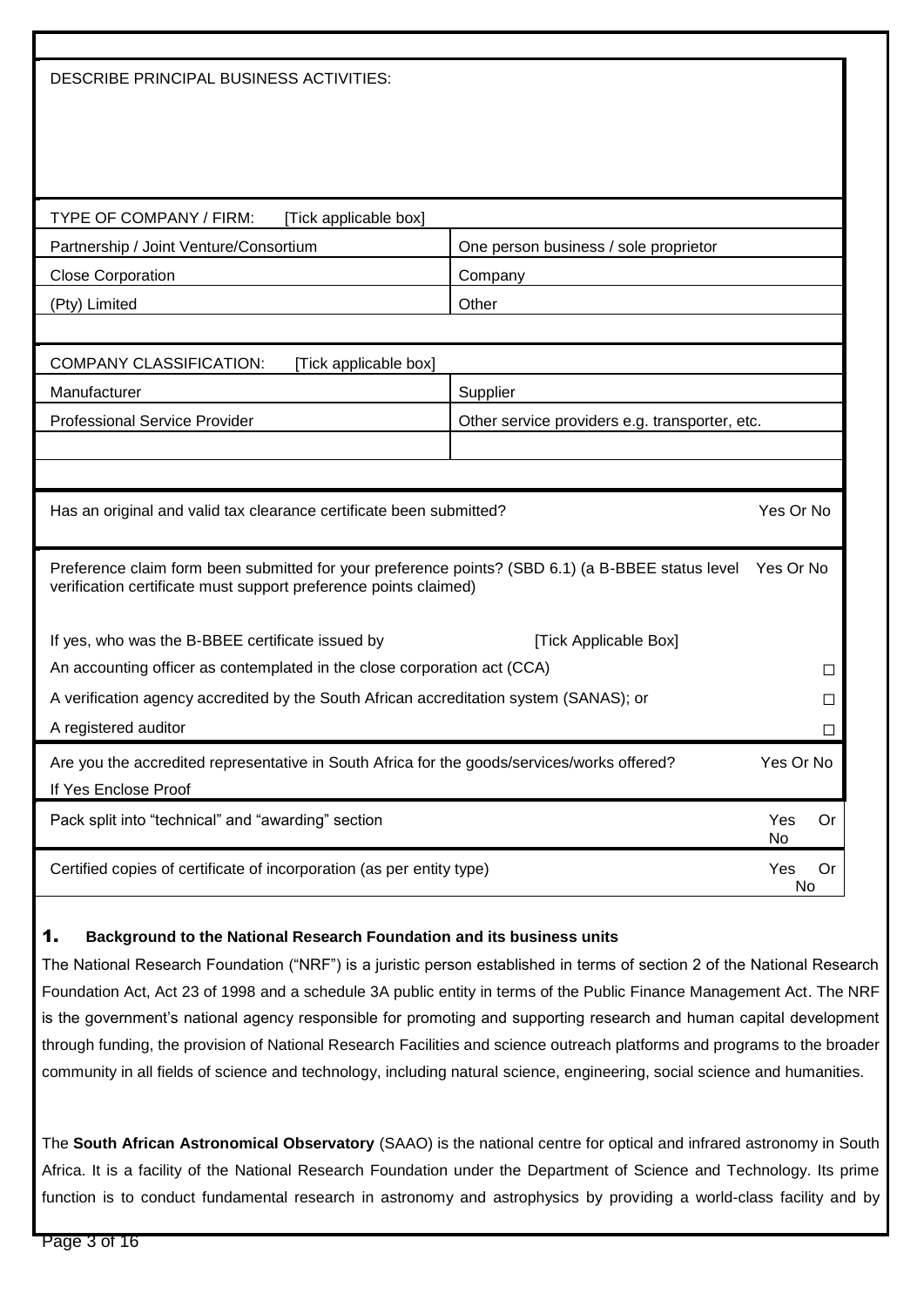promoting astronomy and astrophysics in Southern Africa. SAAO headquarters are in the suburb of Observatory in Cape Town. The main telescopes used for research are located at the SAAO observing station near Sutherland in the Northern Cape, a 4-hour drive from Cape Town.

# 2. **Scope of Work**

This bid document set out the requirements for general building maintenance and repairs including fire detection and prevention equipment and grounds maintenance works at the SAAO premises located in the Western Cape Province.

The objective is to provide an effective and responsive service to ensure all maintenance and property defects are dealt with in a prompt and efficient manner and to ensure a safe, productive and comfortable working environment as a first priority.

Appointed service provider(s) may be requested to perform minor or major building refurbishment, new installation of selected building fabric and equipment, render building services and not limited to the supply of labour only for cleaning/grounds maintenance. General Building including Prefab Structure and Grounds Maintenance Services.

Provision of general building maintenance, services and repairs/replacement including but not limited to the following:

- General building and carpentry maintenance and repairs
- Internal and external painting of buildings
- Floor installation and repairs
- Roof repairs and replacement
- Masonry work
- Plumbing works
- Glazing replacement
- Supply of labour only when needed grounds, general worker or cleaning services
- Maintenance and installation of fire detection and prevention equipment
- Maintenance and installation of access control, CCTV and fence
- Maintenance and installation of LP and Gas systems
- Maintaining, repairs and installation of parking
- Maintenance and repairs of sewage system
- Maintenance of perimeter wall and fence
- Provision of grounds maintenance services including but not limited to the following:
- Maintenance, installation and repairs to irrigation system.
- Maintenance, installation of bore hole, water tanks, filtration system and associated equipment
- Mowing of lawns, cleaning of flower beds, pruning of shrubs and trees, cutting down of trees
- Sweeping of roads and pavement
- Asbestos registered removal
- Cleaning storm water drains, repairing of roads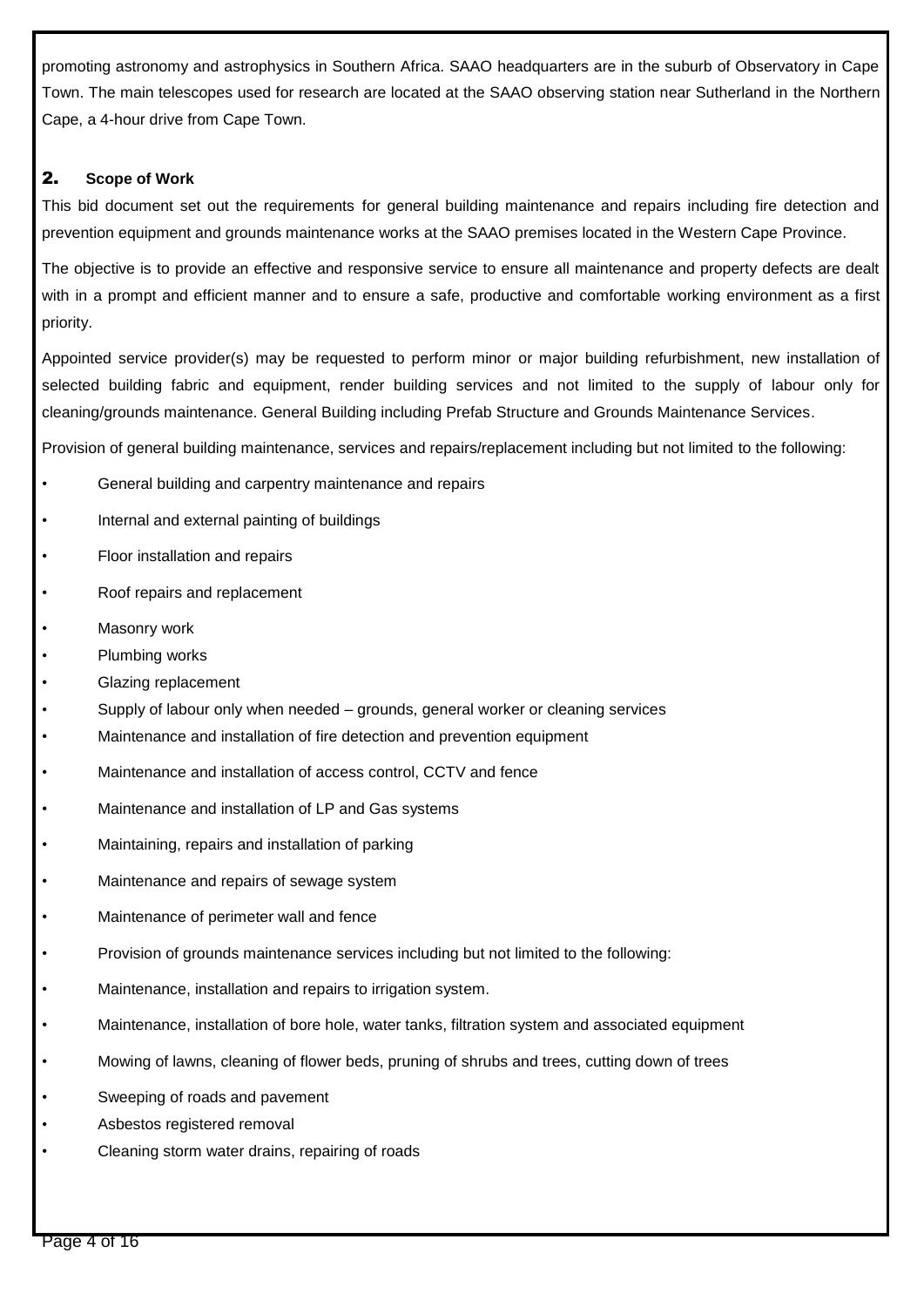Building and ground maintenance "works" shall be carried out with skill, care and diligence in terms of the provisions of the contract, stipulations and specifications and to observe any applicable laws, regulations and instructions.

All work performed and parts supplied shall conform to the lowering of the SAAO carbon footprint.

Respond to emergencies within the agreed response time.

Appointed service provider will nominate "Key Account Manager" to act as the key point of contact.

The "Key Account Manager" will attend meetings when required, assist with the monitoring and review of the SLA, and will deal with problems that cannot be routinely resolved by the relevant Supervisor.

## **Note**:

Where required, supply and installation of high-quality equipment and materials.

The appointed service provider charge costs on a monthly basis in accordance with the agreed rates.

Invoice should clearly indicate labour portion and supplied parts.

Breakdowns will be charged on an hourly rate as per the Contract and spare parts will be charged on cost plus mark-up as per Contract.

Supply the SAAO with an annual building and grounds condition report.

## **Reactive Maintenance**

Appointed service provider will carry out reactive maintenance, i.e., unplanned repairs required to restore the electrical services, plant or equipment back to full operational condition.

Provide emergency callout number and cover for 24 hours per day, 7 days a week and 365 days per year.

Reactive maintenance requests will be prioritized and achieved according to the following defined and agreed target times and key performance indicators respectively:

# **Target times and key performance indicators:**

| <sup>of</sup><br><b>Type</b> | <b>Priority</b>    | <b>Agreed Target Times</b>                           |                                              | <b>Key Performance Indicators</b>                            |                                                                                                   |  |
|------------------------------|--------------------|------------------------------------------------------|----------------------------------------------|--------------------------------------------------------------|---------------------------------------------------------------------------------------------------|--|
| <b>Priority</b>              | <b>Description</b> | <b>Time</b><br><b>Response</b><br>after notification | <b>Completion time</b><br>after notification | <b>Target for</b><br><b>Response Time to</b><br><b>Tasks</b> | <b>Target for Completion of Tasks</b>                                                             |  |
| Priority<br>(P1)             | Emergency          | Within 5 hours                                       | Within 24 hours                              | 85%<br>attended<br>within<br>target<br>response time         | 80% completed with completion<br>time (subject to access, parts and<br>materials being available) |  |
| Priority<br>2<br>(P2)        | Urgent             | Within 10 hours                                      | Within 3 working<br>days                     | 75%<br>attended<br>within<br>target<br>response time         | 70% completed with completion<br>time (subject to access, parts and<br>materials being available) |  |
| Priority 3<br>(P3)           | Non-urgent         | Within 24 hours                                      | Within<br>10<br>working days                 | 70%<br>attended<br>within<br>target<br>response time         | 65% completed with completion<br>time (subject to access, parts and<br>materials being available) |  |

Normal call out rates may only apply during normal working hours for emergencies and unplanned/scheduled works.

Emergency call out rates and labour costs may only apply after 17:00 on week days, and on weekends and public holidays.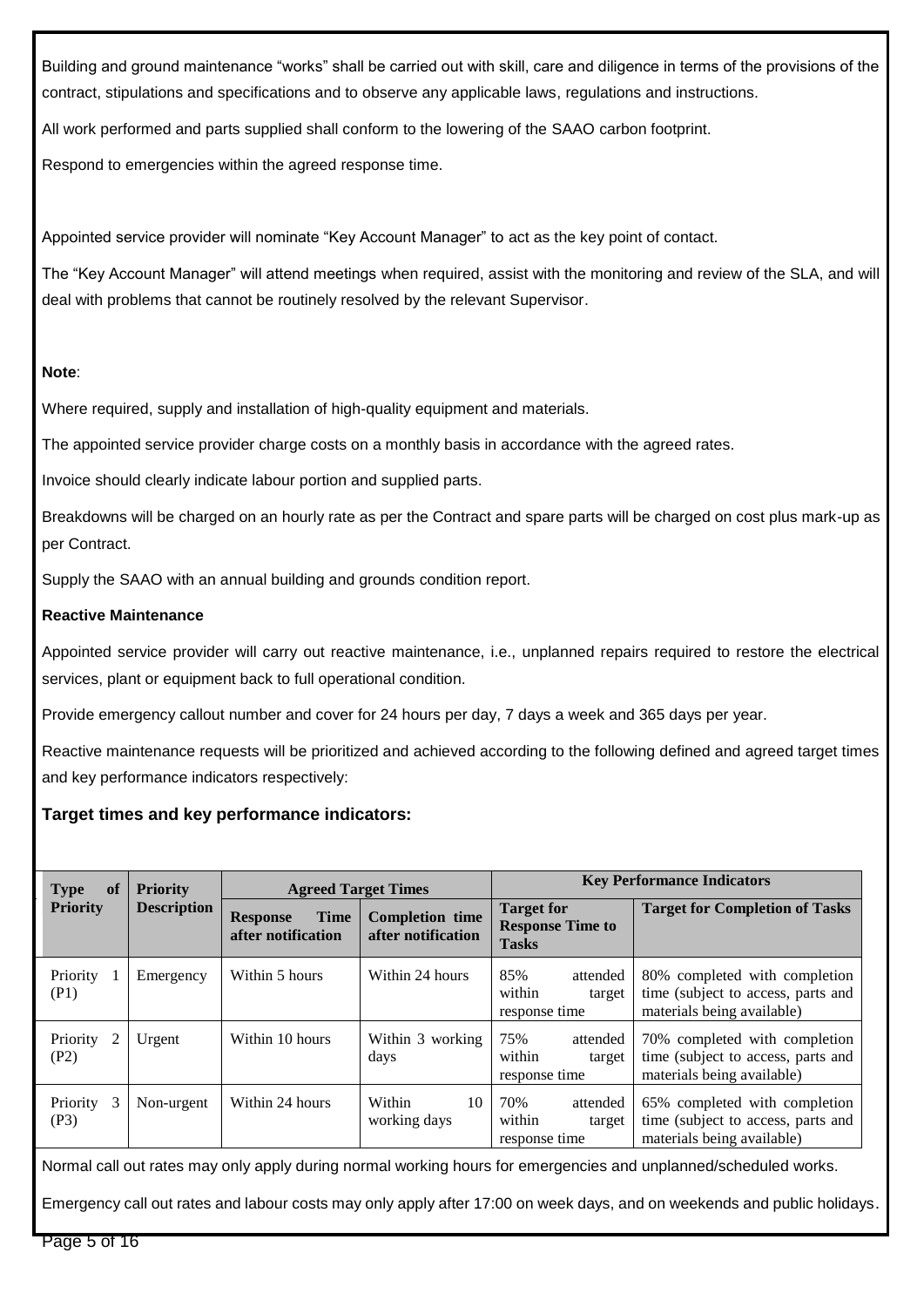### **Planned and Preventative Maintenance, and Annual Service:**

Appointed service provider may be expected to conduct inspection of current infrastructure as and provide a report with maintenance proposal addressing infrastructure of facility in order to render them compliant and put an end to unforeseen challenges experienced.

Where required and as directed by the SAAO Site and safety manager, appointed service provider may be directed to perform scheduled preventative maintenance and annual service in line with the respective plant/equipment/system specifications and schedules.

Maintenance and parts replacement shall be done in accordance with the manufacture's recommendations and in accordance to the good maintenance practice in order to ensure continued operation of the SAAO business.

Report any trends detected that reflect system or equipment degradation, loss of performance, or frequency of failure

Obtain approval for date, time and duration when equipment or systems shall be out of service for the purpose of performing preventive maintenance annual service

**Key Performance Indicator**: The appointed service provider shall ensure that 70% of the planned, preventative maintenance and annual service tasks are completed within the agreed target completion time (subject to access, parts and materials being available).

Some maintenance may have to be carried out after hours and/or on weekends as directed by the SAAO facilities Division.

Call out rates will not apply for planned, and preventative maintenance and annual service. Needs for repairs that are outside scope of preventative maintenance must be approved by the SAAO responsible personnel before commencement of work.

### **General Requirements**

### Appointed service provider shall:

| <b>Item</b> | <b>Description</b>                                                                                                                                                                                  | <b>Tick appropriate box</b>   |                                   |                                        |
|-------------|-----------------------------------------------------------------------------------------------------------------------------------------------------------------------------------------------------|-------------------------------|-----------------------------------|----------------------------------------|
|             |                                                                                                                                                                                                     | <b>Fully</b><br><b>Comply</b> | <b>Partially</b><br><b>Comply</b> | D <sub>0</sub><br>not<br><b>Comply</b> |
| 1.          | Demonstrate relevant experience in providing general building and<br>grounds maintenance services. Submit a list of previous related projects                                                       |                               |                                   |                                        |
| 2.          | Deploy sufficient staff on the contract to ensure completion of the works<br>within programme and within normal working hours.                                                                      |                               |                                   |                                        |
| 3.          | Ensure timely and efficient execution of the Works with minimum<br>interruption to the SAAO.                                                                                                        |                               |                                   |                                        |
| 4.          | In the event of any delays against the programme the contractor shall<br>expedite the maintenance work to make up any delays                                                                        |                               |                                   |                                        |
| 5.          | The appointed service provider must be available for call out 24 hours a<br>day and 365 days per year.                                                                                              |                               |                                   |                                        |
| 6.          | Respond to Critical callout within agreed timelines after notification;                                                                                                                             |                               |                                   |                                        |
| 7.          | Submit proof of current/valid registration with CIDB in (General<br>Building and grounds Works) GB class of construction works and have<br>CIDB contractor grading of 2 GB or higher                |                               |                                   |                                        |
| 8.          | Submit a list of vehicles and Plant/Equipment necessary to meet service<br>levels as specified above. SAAO reserves right to conduct site visit at<br>contractor's premises and/or inventory audit) |                               |                                   |                                        |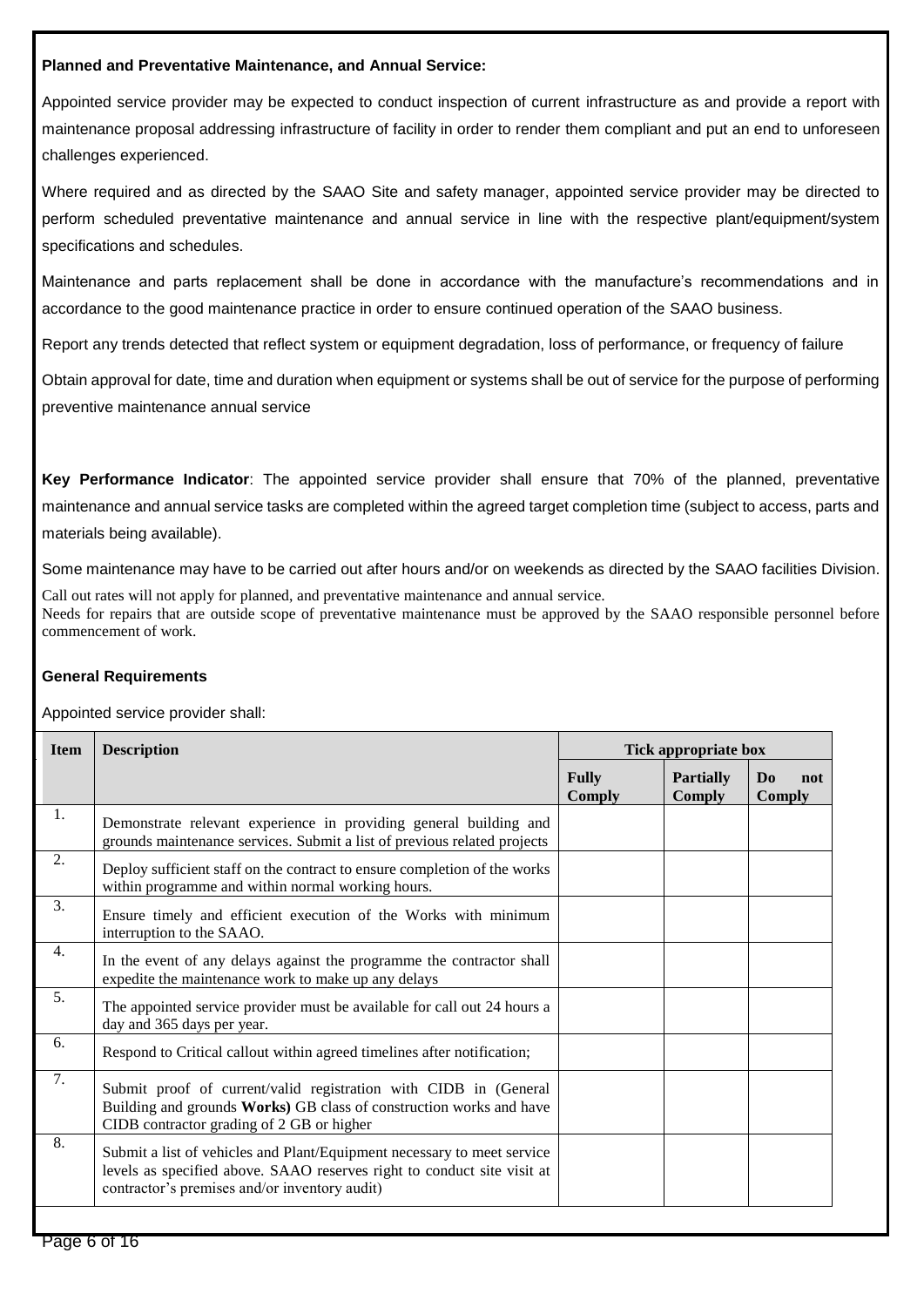| 9.  | Ensure adherence to the OHSA Act                                                                                                                                                                                                                                    |  |  |
|-----|---------------------------------------------------------------------------------------------------------------------------------------------------------------------------------------------------------------------------------------------------------------------|--|--|
| 10. |                                                                                                                                                                                                                                                                     |  |  |
|     | COIDA - Supply a valid certificate of good standing from commissioner                                                                                                                                                                                               |  |  |
| 11. | Ensure that artisans performing the work are qualified, authorized and<br>skilled<br>(a) Include condensed CVs of artisans, highlighting the areas of<br>experience/competence relevant to the tasks and activities of<br>the maintenance service as outlined above |  |  |
|     | Include copies of certificates of qualifications.                                                                                                                                                                                                                   |  |  |
| 12. | Ensure that artisans and any other staff member working at the SAAO<br>are issued with safety clothing with the company's name clearly visible.                                                                                                                     |  |  |
|     | NB: All service providers sub-contractors shall be deemed to be<br>employees of the appointed service provider                                                                                                                                                      |  |  |
| 13. | Maintenance Staff must be fully trained and qualified to:<br>Perform the maintenance services<br>(a)<br>Do fault-finding.<br>(b)<br>Do repairs on all the equipment<br>(c)                                                                                          |  |  |
| 14. | Submit evidence of company quality management system                                                                                                                                                                                                                |  |  |
| 15. | Submit evidence of company HSE Policy                                                                                                                                                                                                                               |  |  |
| 16. | Provide a site-specific health and safety file for Observatory Campus                                                                                                                                                                                               |  |  |

# **Required Information**

Bidders are required to set out their proposal in the following format:

| <b>Item</b>                       | <b>Description</b>                                                                                                                                                                                                                                   | <b>Please Attach</b><br><b>Appendices</b><br><b>Referenced</b> | <b>Attached</b><br><b>YES or</b><br>NO or<br>N/A |
|-----------------------------------|------------------------------------------------------------------------------------------------------------------------------------------------------------------------------------------------------------------------------------------------------|----------------------------------------------------------------|--------------------------------------------------|
| <b>Organization and personnel</b> | Name of company, address, telephone number, fax number,<br>email address(es) and title(s) of contact person(s).                                                                                                                                      | 1                                                              |                                                  |
|                                   | A brief history of your firm's organization, number of years in<br>business                                                                                                                                                                          | $\mathbf{2}$                                                   |                                                  |
|                                   | Condensed CVs of artisans, highlighting the areas of<br>experience/ competence relevant to the tasks and activities of<br>the maintenance/service required in this bid<br>Include copies of the Trade Test Certificates of the proposed<br>artisans. | 3                                                              |                                                  |
|                                   |                                                                                                                                                                                                                                                      |                                                                |                                                  |
| <b>Bidders Processes</b>          | Executive Summary detailing bidders understanding of the<br>requirements of this bid and detailed proposed solution to<br>address specific functional/technical requirements of this bid                                                             | 4                                                              |                                                  |
|                                   | Describe the extent of your experience and capabilities in<br>providing services required in this bid                                                                                                                                                | 5                                                              |                                                  |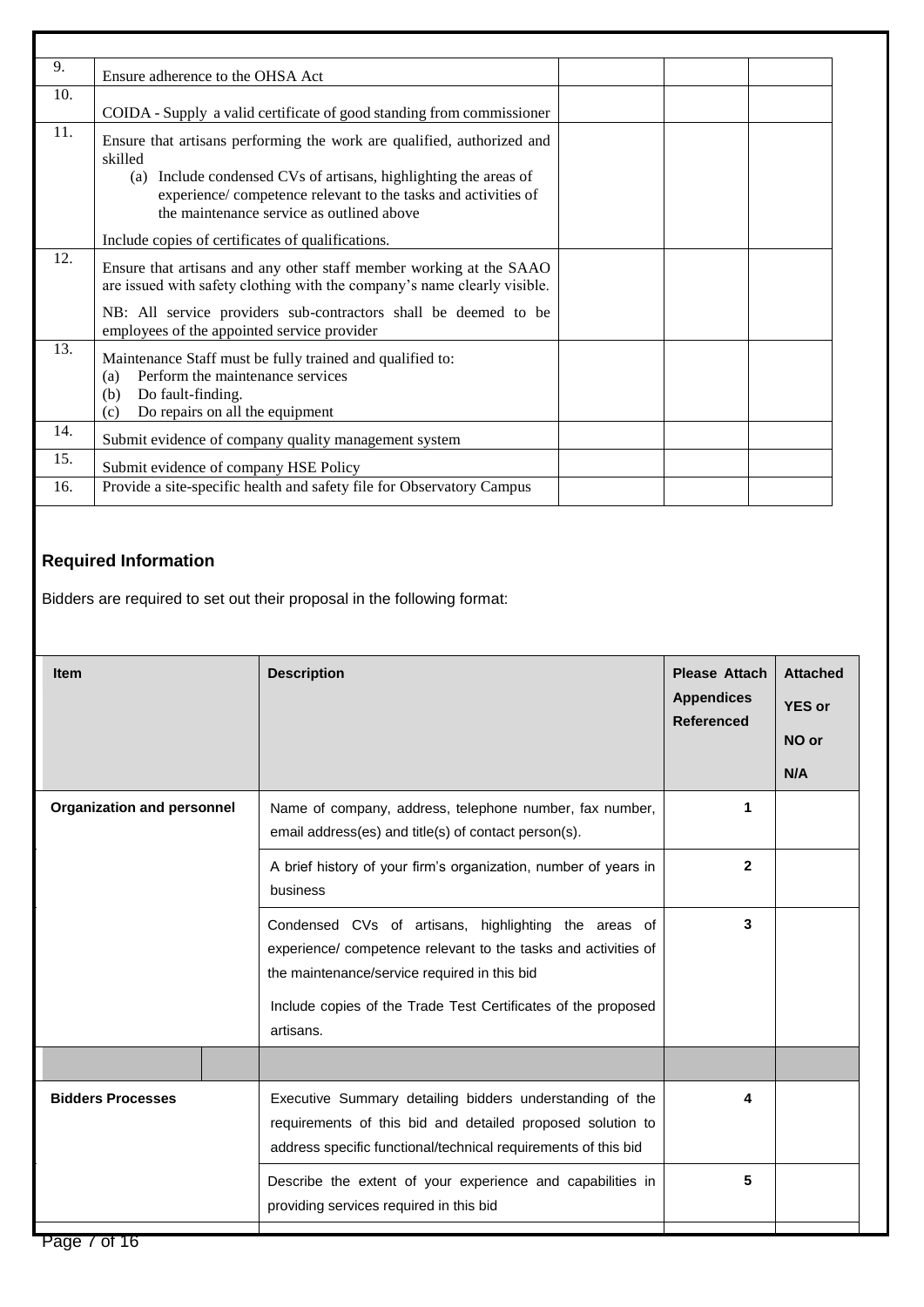|                   | Main plant and equipment considered necessary for rendering<br>building & Grounds services                                                                                                    | 7  |  |
|-------------------|-----------------------------------------------------------------------------------------------------------------------------------------------------------------------------------------------|----|--|
|                   | List of vehicles                                                                                                                                                                              | 8  |  |
|                   | Health and Safety Officer and plan/policy/standard operating<br>procedure in place.                                                                                                           | 9  |  |
|                   | Include a health and safety file                                                                                                                                                              |    |  |
|                   | <b>Bidders Experience</b>                                                                                                                                                                     | 10 |  |
|                   |                                                                                                                                                                                               |    |  |
| Legal             | Original Valid Tax Clearance Certificate                                                                                                                                                      | 11 |  |
|                   | Public Liability Insurance cover                                                                                                                                                              | 12 |  |
|                   | Registration with the workmen's Compensation Fund. A letter<br>of good standing issued by Department of Labour must be<br>submitted with the bid.                                             | 13 |  |
|                   | Proof of registration of CIDB 2 GB or higher                                                                                                                                                  | 14 |  |
|                   |                                                                                                                                                                                               |    |  |
| <b>References</b> | Provide minimum of 3 contactable client references where<br>provision of grounds and building maintenance services were<br>conducted.<br>Reference to be provided on the client's letterhead. | 15 |  |

# 3. **Locations**

SAAO Site (Cape Town):

- House 3
- House 8
- Jakaranda
- Stable 3
- Stable 1
- Auditorium
- Main Kitchen

### 4. **Service Delivery Validation**

Certificate and the related report is validated by a NRF representatives prior to payment of final invoices. No invoices for outstanding deliverables or for any unproductive or duplicated time spent by the service provider are validated for payment. The NRF does not accept predating of invoices.

# 5. **Payment Intervals**

The NRF undertakes to pay **validated** invoices in full within thirty (30) days from the monthly statement date or on agreed payment interval.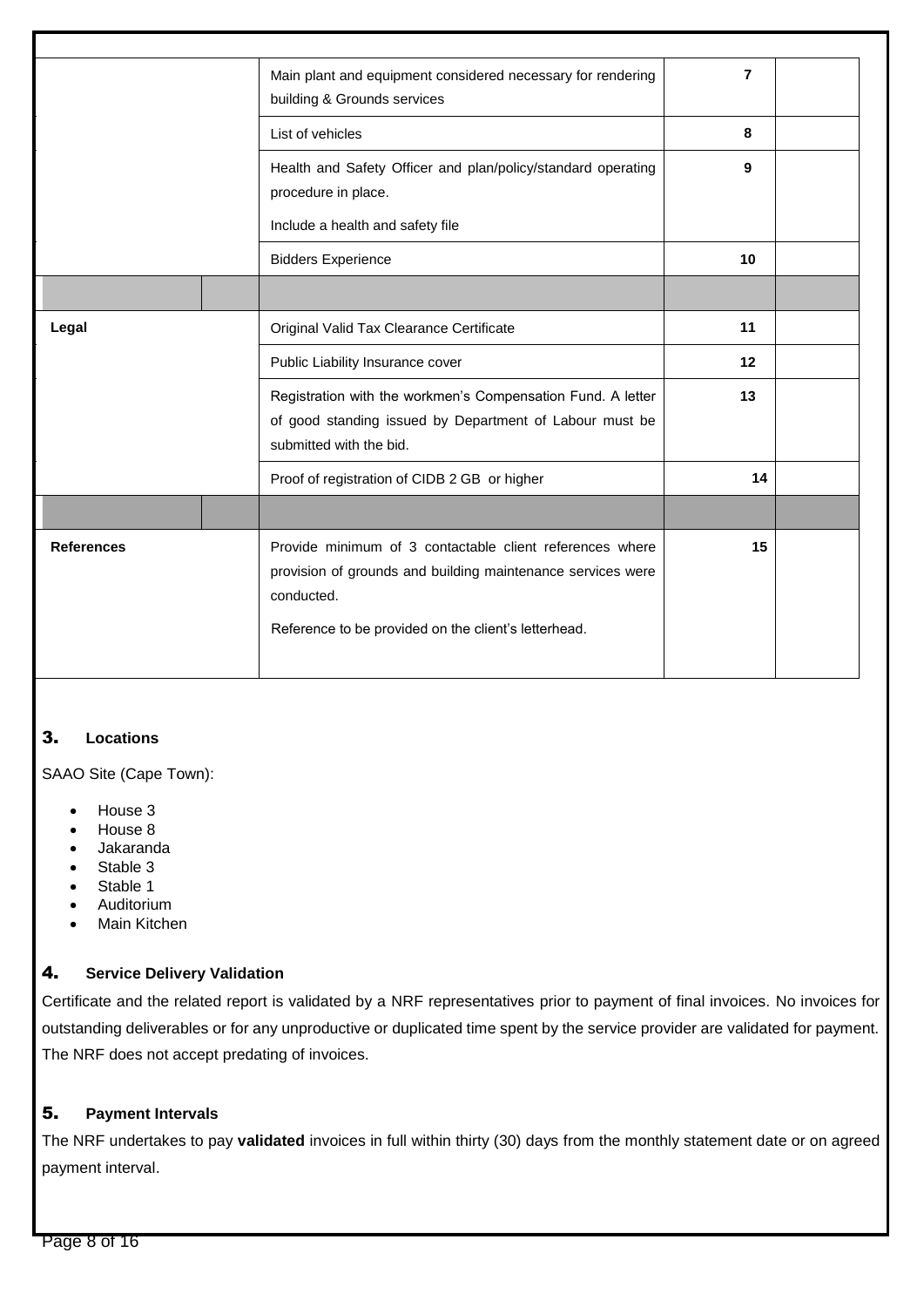|                                                  | (Standard Bidding Document 3.1 and 3.3)                                                                                                                                                           |                                                                                            |                                                                            |                                   |
|--------------------------------------------------|---------------------------------------------------------------------------------------------------------------------------------------------------------------------------------------------------|--------------------------------------------------------------------------------------------|----------------------------------------------------------------------------|-----------------------------------|
| <b>NOTE</b>                                      | Only firm prices will be accepted. Price quoted is fully inclusive of all costs and taxes. No changes or<br>extensions or additional ad hoc costs are accepted once the contract has been awarded |                                                                                            |                                                                            |                                   |
|                                                  | Detailed information is optional and is provided as annexures to the details provided below                                                                                                       |                                                                                            |                                                                            |                                   |
|                                                  | Bid price in South African currency, foreign exchange risk is for the account of the bidder                                                                                                       |                                                                                            |                                                                            |                                   |
|                                                  | Pricing is subject to the addition of Preference Points as stipulated in Section below - Standard Bidding<br>Document 6.1 Preference claim form                                                   |                                                                                            |                                                                            |                                   |
| OFFER TO BE VALID FOR                            | 90                                                                                                                                                                                                |                                                                                            |                                                                            | FROM THE CLOSING DATE OF BID.     |
|                                                  | BID PRICE IN RSA CURRENCY (ALL APPLICABLE TAXES INCLUDED)                                                                                                                                         |                                                                                            |                                                                            |                                   |
| Detail price schedules attached                  |                                                                                                                                                                                                   |                                                                                            | Yes                                                                        | No.                               |
| Does the offer comply with the specification(s)? |                                                                                                                                                                                                   |                                                                                            |                                                                            | *YES/NO                           |
|                                                  |                                                                                                                                                                                                   |                                                                                            |                                                                            |                                   |
|                                                  | If not to specification, indicate deviation(s) in a separate attached schedule                                                                                                                    |                                                                                            |                                                                            |                                   |
|                                                  |                                                                                                                                                                                                   |                                                                                            |                                                                            |                                   |
|                                                  | Bill 1: General Building Maintenance/Service Labour Rate per hour (Monday to Friday)                                                                                                              |                                                                                            |                                                                            |                                   |
|                                                  | Provide the rates that will be applicable for labour services that might be required on ad-hoc basis                                                                                              |                                                                                            |                                                                            |                                   |
| <b>Personnel</b>                                 | Mon-Friday Rates (Year 1) Excl. VAT                                                                                                                                                               |                                                                                            | <b>Average Rate (Year 1)</b><br>Excl. VAT<br>$=\left(\frac{A+B}{2}\right)$ | Annual Escalation Rate (%)        |
|                                                  | <b>Normal Working Hours</b><br>(A)                                                                                                                                                                | <b>After-Hours</b><br>(B)                                                                  |                                                                            |                                   |
| Supervisor                                       |                                                                                                                                                                                                   |                                                                                            |                                                                            |                                   |
| Artisan<br>Handyman                              |                                                                                                                                                                                                   |                                                                                            |                                                                            |                                   |
|                                                  |                                                                                                                                                                                                   |                                                                                            |                                                                            |                                   |
| Assisstant                                       |                                                                                                                                                                                                   |                                                                                            |                                                                            |                                   |
| Labourer                                         |                                                                                                                                                                                                   |                                                                                            |                                                                            |                                   |
|                                                  |                                                                                                                                                                                                   |                                                                                            |                                                                            |                                   |
|                                                  |                                                                                                                                                                                                   |                                                                                            |                                                                            |                                   |
|                                                  |                                                                                                                                                                                                   | <b>Bill 1: BLENDED RATE Excl. VAT</b><br>(Taken forward to Summary of Bills-section below) |                                                                            |                                   |
|                                                  | Bill 2: General Building Maintenance /Service Labour Rate per hour (Weekend and Holidays)<br>Provide the rates that will be applicable for labour services that might be required on ad-hoc basis |                                                                                            | <b>Average Rate (Year 1)</b>                                               |                                   |
| <b>Personnel</b>                                 | Weekend and Holiday Rates (Year 1) Excl. VAT                                                                                                                                                      |                                                                                            | Excl. VAT<br>$=(\frac{C+D}{2})$                                            |                                   |
|                                                  | <b>Normal Working Hours</b><br>(C)                                                                                                                                                                | <b>After-Hours</b><br>(D)                                                                  |                                                                            |                                   |
| Supervisor                                       |                                                                                                                                                                                                   |                                                                                            |                                                                            | <b>Annual Escalation Rate (%)</b> |
| Artisan                                          |                                                                                                                                                                                                   |                                                                                            |                                                                            |                                   |
| Handyman                                         |                                                                                                                                                                                                   |                                                                                            |                                                                            |                                   |
| Assisstant                                       |                                                                                                                                                                                                   |                                                                                            |                                                                            |                                   |
| Labourer                                         |                                                                                                                                                                                                   |                                                                                            |                                                                            |                                   |
|                                                  |                                                                                                                                                                                                   | <b>Bill 2: BLENDED RATE Excl. VAT</b>                                                      |                                                                            |                                   |

Page 9 of 16

Г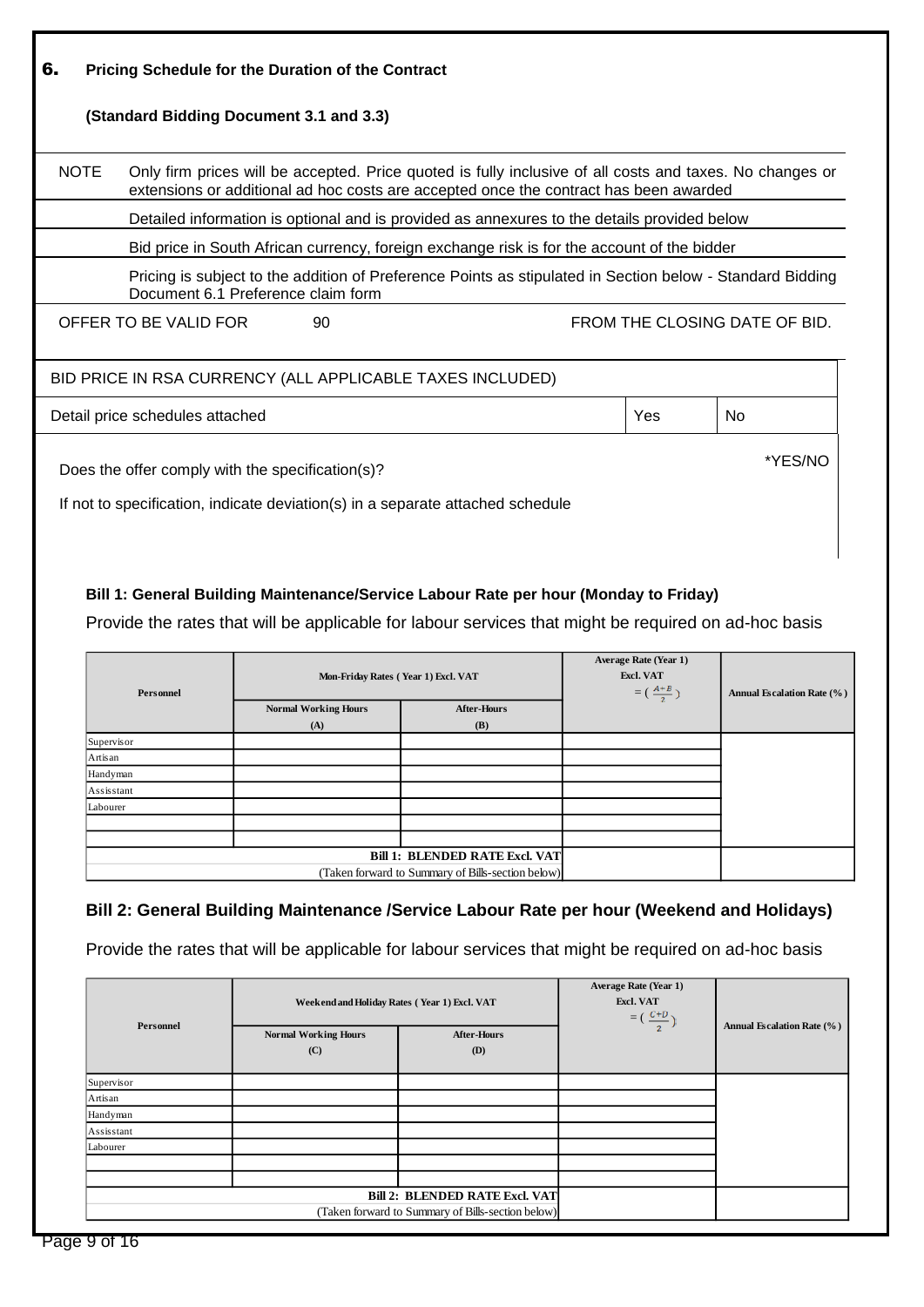# **Bill 3: General Grounds Maintenance /Service Labour Rate per hour (Weekend and Holidays)**

Provide the rates that will be applicable for labour services that might be required on ad-hoc basis.

| <b>Personnel</b> | Monday to Friday Rates (Year 1) Excl. VAT         | <b>Average Rate (Year 1)</b><br>Excl. VAT | <b>Annual Escalation Rate (%)</b> |
|------------------|---------------------------------------------------|-------------------------------------------|-----------------------------------|
|                  | <b>Normal Working Hours</b>                       |                                           |                                   |
| Supervisor       |                                                   |                                           |                                   |
| Groundsman       |                                                   |                                           |                                   |
| Labourer         |                                                   |                                           |                                   |
|                  |                                                   |                                           |                                   |
|                  |                                                   |                                           |                                   |
|                  |                                                   |                                           |                                   |
|                  |                                                   |                                           |                                   |
|                  | <b>Bill 3: BLENDED RATE Excl. VAT</b>             |                                           |                                   |
|                  | (Taken forward to Summary of Bills-section below) |                                           |                                   |

# **Bill 4: Fire Detection Maintenance/Service Labour Rates per hour (Weekend and Holidays)**

Provide the rates that will be applicable for labour services that might be required on ad-hoc basis.

| Personnel  | Monday to Friday Rates (Year 1) Excl. VAT         | <b>Average Rate (Year 1)</b><br>Excl. VAT | <b>Annual Escalation Rate (%)</b> |
|------------|---------------------------------------------------|-------------------------------------------|-----------------------------------|
| Supervisor |                                                   |                                           |                                   |
| Artisan    |                                                   |                                           |                                   |
| Assisstant |                                                   |                                           |                                   |
| Labourer   |                                                   |                                           |                                   |
|            |                                                   |                                           |                                   |
|            |                                                   |                                           |                                   |
|            |                                                   |                                           |                                   |
|            | <b>Bill 4: BLENDED RATE Excl. VAT</b>             |                                           |                                   |
|            | (Taken forward to Summary of Bills-section below) |                                           |                                   |

# **Summary of Bills**

| <b>BILL NUMBER</b> | <b>BILL DESCRIPTION</b>                                                                   | <b>AMOUNT (Excl. VAT)</b> |
|--------------------|-------------------------------------------------------------------------------------------|---------------------------|
| -1.                | General Building Maintenance/Service Labour Rate per hour<br>(Monday to Friday)           |                           |
| 2.                 | General Building Maintenance/Service Labour Rate per hour<br>(Weekend and Holidays)       |                           |
| 3.                 | General Grounds Maintenance/Services Labour Rate per hour<br>(Monday to Friday)           |                           |
| $\overline{4}$ .   | General Fire Detection Maintenance/Service Labour Rate per hour<br>(Weekend and Holidays) |                           |
|                    | Sub-Total (Bills 1 to 4)                                                                  |                           |
|                    | Add VAT @15%                                                                              |                           |
|                    | <b>TOTAL</b>                                                                              |                           |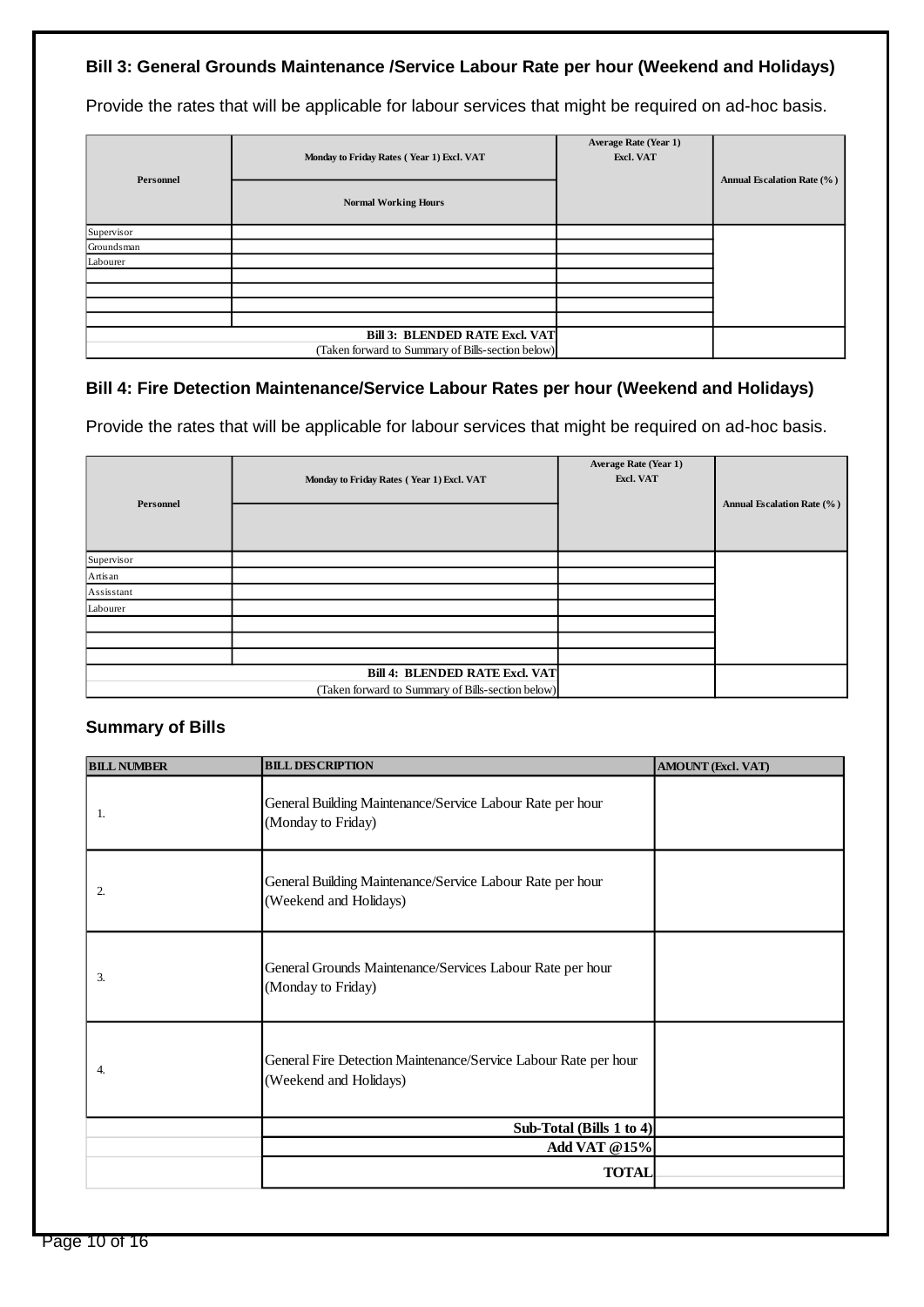# **Mark-up on materials including equipment**

Provide mark-up rates that will be applicable for materials, parts purchased and new installation equipment, building construction or prefab.

| Material amount excl. VAT | Percentage (%) Markup |
|---------------------------|-----------------------|
| Up to $R$ 2 000           |                       |
| R 2 001 to R 5 000        |                       |
| R 5 001 to R 10 000       |                       |
| R 10 001 to R15 000       |                       |
| Above R15 000             |                       |
| Average (sum of           |                       |
| percentages divide by 5)  |                       |

# 7. **Selection and Awarding of Contract**

This bid is evaluated through a two stage process.

#### Stage 1 – Selection of Qualified Bidders  $7.1.$

Bidders bid response / submission is evaluated against the bid invitation specifications.

Evaluation is made in accordance to published evaluation criteria and the scoring set.

#### $7.2.$ Stage 2 – Awarding of the Contract

Bidders are compared on a fair and equal basis taking into account all aspects of the proposals

The award criterions are:

**Price** – with the lowest priced bid **on an equal and fair comparison basis** receiving the highest price score.

**Administration -** Contracts are awarded where bidders have supplied the relevant administrative documentation especially the tax certificate and CSD to be compliant.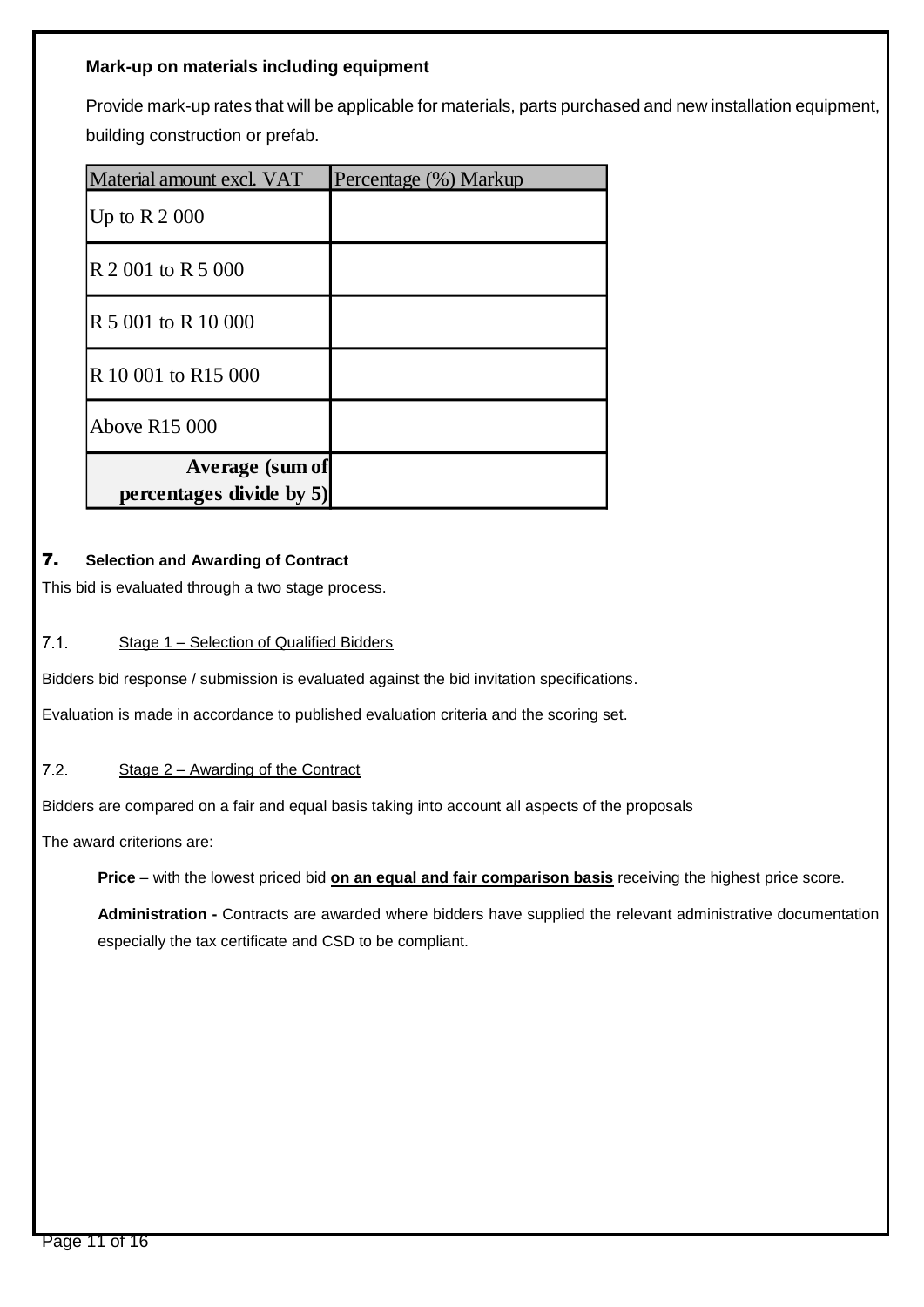| <b>SELECTION CRITERIA</b> |                                                                                                | To be completed<br>by Bidders |            |           |
|---------------------------|------------------------------------------------------------------------------------------------|-------------------------------|------------|-----------|
| <b>No</b>                 | <b>GO/NO GO CRITERIA</b>                                                                       | <b>GO / NO GO</b>             | <b>Yes</b> | <b>No</b> |
| 1                         | Completed RFQ document                                                                         | GO/NO GO                      |            |           |
| 2                         | Formal quotation in PDF format                                                                 | GO/NO GO                      |            |           |
| 3                         | Copy of latest certified B-BBEE certificate or Affidavit                                       | GO/NO GO                      |            |           |
| 4                         | <b>CSD Report</b>                                                                              | GO/NO GO                      |            |           |
| 5                         | <b>COIDA</b> certificate                                                                       | GO/NO GO                      |            |           |
| 6                         | Proof of current/ valid CIDB registration, level 2 or higher                                   | GO/NO GO                      |            |           |
| $\overline{7}$            | Three (3) Written references                                                                   | GO/NO GO                      |            |           |
|                           | Bidders must score "GO" on all of the above to be considered for the next stage of evaluation. |                               |            |           |

## 8. **NRF's Conditions of Contract**

## a) NATIONAL TREASURY GENERAL CONDITIONS OF CONTRACT

General Conditions of Contract, as issued by National Treasury, are part of this contractual agreement and are made available on the NRF Website [\(www.nrf.ac.za.](http://www.nrf.ac.za/) Click on "Bids" and select "Call for Bids"). The conditions of contract stipulated in this bid invitation form part of the conditions of contract applying to this document.

### b) NOT LIABLE FOR BID RESPONSE PREPARATION COSTS

The NRF is not be liable for any cost incurred by a service provider in the process of responding to this bid, including on-site presentations and the proposal a service provider may make and/or submit.

# c) CANCELLATION PRIOR TO AWARDING

The NRF has the right to withdraw and cancel the bid.

# d) LATE BIDS.

Bids submitted after the stipulated closing date (and time) is not considered.

### e) COLLUSION, FRAUD AND CORRUPTION

Any effort by a bidder to influence bid evaluation, bid comparisons or bid award decisions in any manner, may result in rejection of the bid concerned.

# f) CONFIDENTIALITY

The successful bidder signs a general confidentiality agreement with the NRF.

### g) VALIDITY PERIOD

The bid has a validity period of 60 days from date of closure of the bid.

h) VALIDATION OF SUBMITTED DOCUMENTATION

The NRF has the right to have any documentation submitted by the bidders inspected by another technical body or organisation.

i) PRESENTATIONS AND PROOF OF CONCEPT

The NRF has the right to call interviews / presentations / pitching sessions as well as proof of concept sessions with short-listed service providers before the final selection is done.

### j) INTELLECTUAL PROPERTY PROVIDED IN THE BID INVITATION

All the information contained in this document is intended solely for the purposes of assisting bidders to prepare their bids. Any use of the information contained herein for other purpose than those stated in this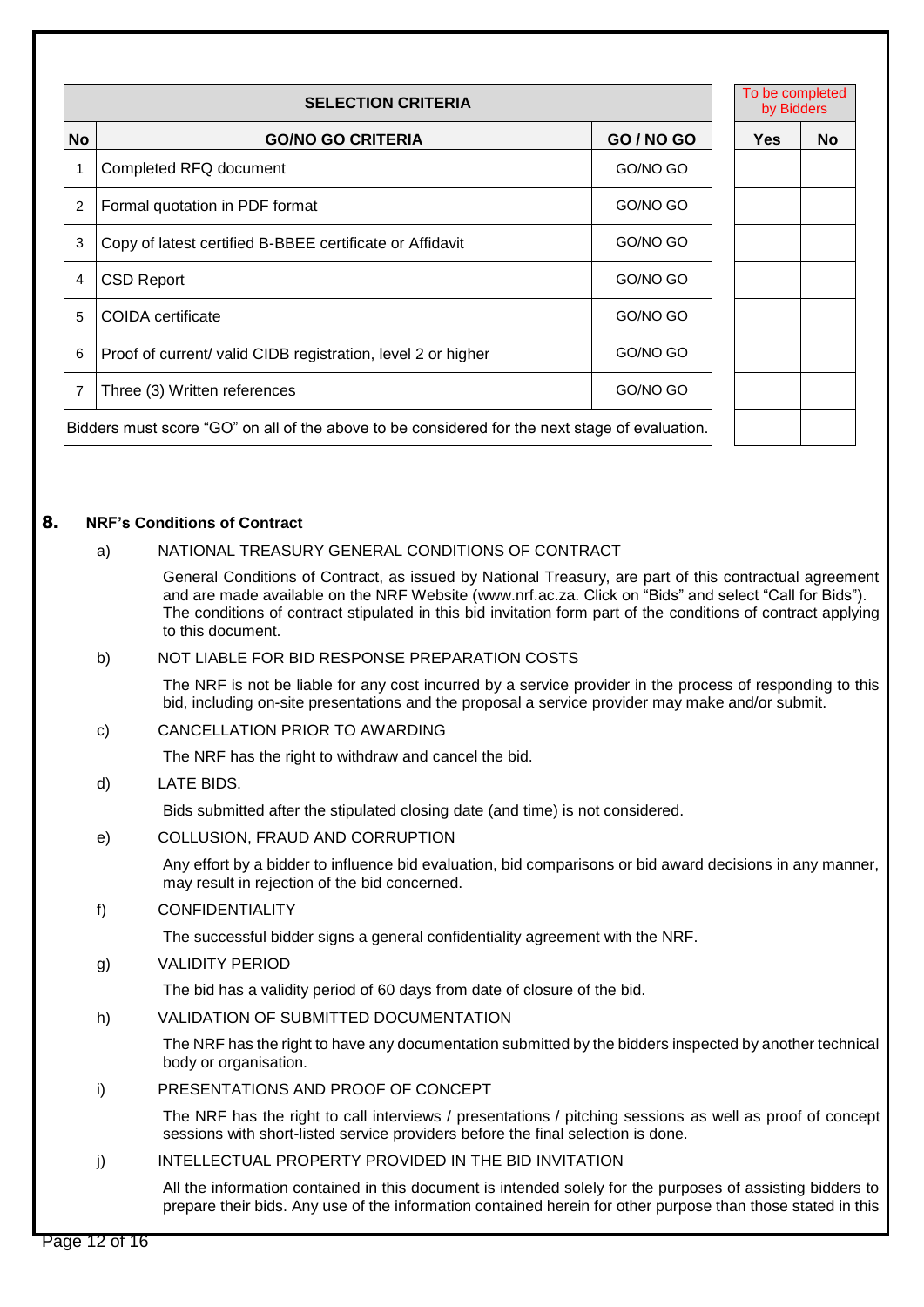document is prohibited.

The ownership and intellectual property rights of all designs, specifications, programming code and all other documentation provided by the NRF to the bidder, both successful and unsuccessful, remains the property of the NRF

### k) INTELLECTUAL PROPERTY CONTAINED IN THE DELIVERABLES

The ownership and intellectual property rights of all designs, specifications, programming code and all other documentation required as part of the delivery to the NRF resides with the NRF.

## l) PENALTIES

A 5% penalty will be applied on the contract value, for every week exceeding the period agreed upon as per Paragraph 7.

# 9. **SUPPLIER DUE DILIGENCE**

#### $9.1.$ **DECLARATION OF INTEREST (STANDARD BIDDING DOCUMENT 4)**

Any legal person, including persons employed by the state<sup>1</sup>, or persons having a kinship with persons employed by the state, including a blood relationship, may make an offer or offers in terms of this invitation to bid (includes an advertised competitive bid, a limited bid, a proposal or written price quotation). In view of possible allegations of favouritism, should the resulting bid, or part thereof, be awarded to persons employed by the state, or to persons connected with or related to them, it is required that the bidder or his/her authorised representative declare his/her position in relation to the evaluating/adjudicating authority where-

the bidder is employed by the state; and/or

the legal person on whose behalf the bidding document is signed, has a relationship with persons/a person who are/is involved in the evaluation and or adjudication of the bid(s), or where it is known that such a relationship exists between the person or persons for or on whose behalf the declarant acts and persons who are involved with the evaluation and or adjudication of the bid.

In order to give effect to the above, the following questionnaire must be completed and submitted with this bid.

Full Name of bidder or his or her representative:

Identity Number:

Position occupied in the Company (director, trustee, shareholder<sup>2</sup>, member):

Registration number of company, enterprise, close corporation, partnership agreement or trust:

Tax Reference Number:

VAT Registration Number:

The names of all directors/trustees/shareholders/members, their individual identity numbers, tax reference numbers and, if applicable, employee/PERSAL numbers must be indicated in a separate schedule including the following questions:.

Schedule attached with the above details for all directors / members / shareholders YES/NO

Are you or any person connected with the bidder presently employed by the state? If so, Are you or any person connected with the bidder presently employed by the state? If so, YES/NO<br>furnish the following particulars in an attached schedule:

Name of person/director/trustee/shareholder/member:

Name of state institution at which you or the person connected to the bidder is employed

Position occupied in the state institution

Any other particulars: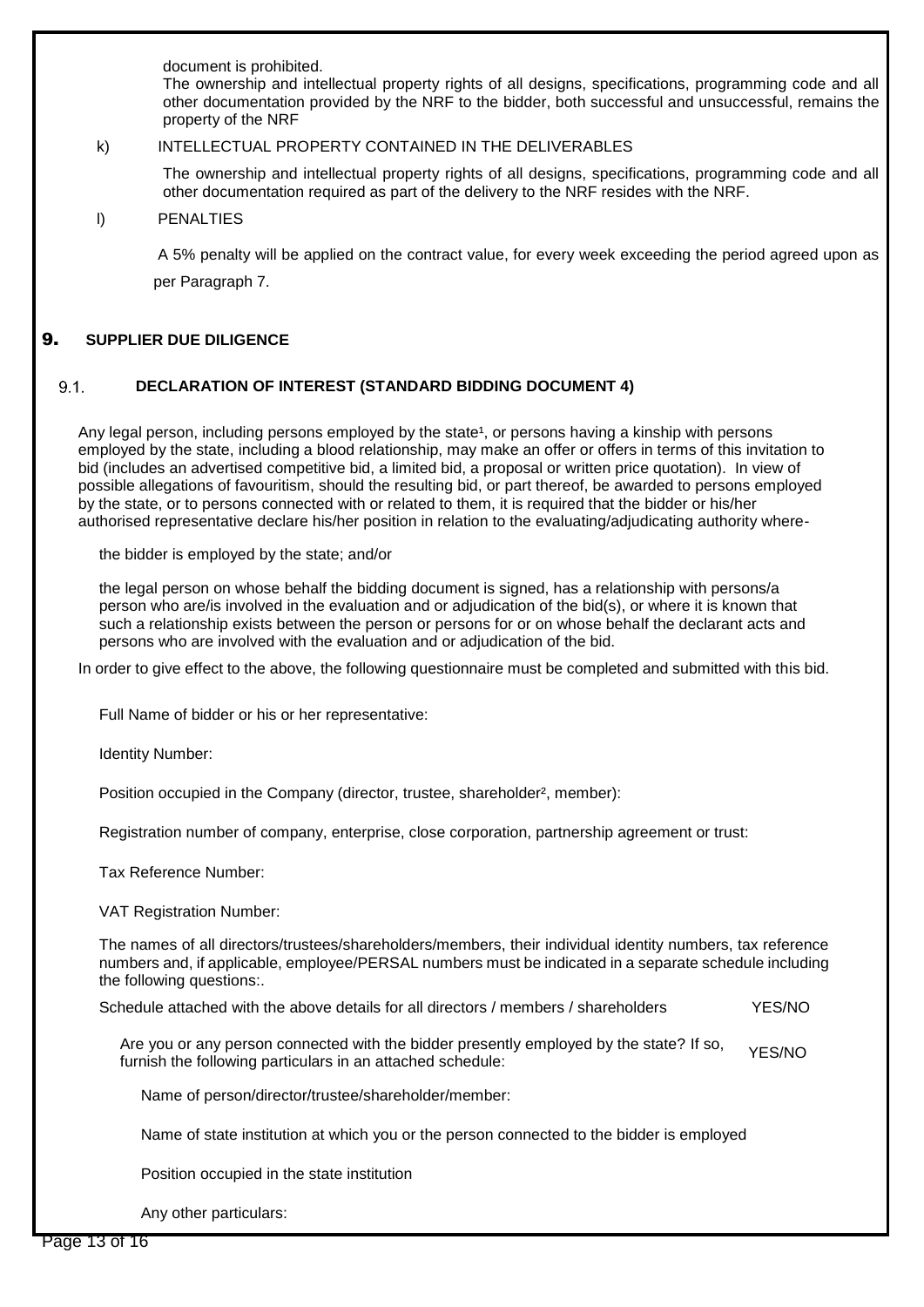|      | If you are presently employed by the state, did you obtain the appropriate authority to<br>undertake remunerative work outside employment in the public sector? If yes, did you<br>attach proof of such authority to the bid document? If no, furnish reasons for non-<br>submission of such proof as an attached schedule | YES/NO |    |
|------|----------------------------------------------------------------------------------------------------------------------------------------------------------------------------------------------------------------------------------------------------------------------------------------------------------------------------|--------|----|
|      | (Note: Failure to submit proof of such authority, where applicable, may result in the disqualification of the<br>bid.)                                                                                                                                                                                                     |        |    |
|      | Did you or your spouse, or any of the company's directors/ Trustees /shareholders<br>/members or their spouses conduct business with the state in the previous twelve months?<br>If so, furnish particulars as an attached schedule:                                                                                       | YES/NO |    |
|      | Do you, or any person connected with the bidder, have any relationship (family, friend,<br>other) with a person employed by the state and who may be involved with the evaluation<br>and or adjudication of this bid? If so, furnish particulars as an attached schedule.                                                  | YES/NO |    |
|      | Are you, or any person connected with the bidder, aware of any relationship (family, friend,<br>other) between any other bidder and any person employed by the state who may be<br>involved with the evaluation and or adjudication of this bid? If so, furnish particulars as an<br>attached schedule:                    | YES/NO |    |
|      | Do you or any of the directors/trustees/shareholders/members of the company have any<br>interest in any other related companies whether or not they are bidding for this contract?<br>If so, furnish particulars as an attached schedule:                                                                                  | YES/NO |    |
| 9.2. | DECLARATION OF BIDDER'S PAST SUPPLY CHAIN MANAGEMENT PRACTICES (STANDARD<br><b>BIDDING DOCUMENT 8)</b>                                                                                                                                                                                                                     |        |    |
|      |                                                                                                                                                                                                                                                                                                                            |        |    |
| Item | Question                                                                                                                                                                                                                                                                                                                   | Yes    | No |
|      | Is the bidder or any of its directors listed on the National Treasury's Database of Restricted<br>Suppliers as companies or persons prohibited from doing business with the public sector? If<br>so, furnish particulars as an attached schedule:                                                                          | Yes    | No |
|      | The Database of Restricted Suppliers and Register for Tender Defaulters resides on the National Treasury's<br>website(www.treasury.gov.za) and can be accessed by clicking on its link at the bottom of the home page.                                                                                                     |        |    |
|      | Is the bidder or any of its directors listed on the Register for Tender Defaulters in terms of<br>section 29 of the Prevention and Combating of Corrupt Activities Act (No 12 of 2004)? If so,<br>furnish particulars as an attached schedule:                                                                             | Yes    | No |
|      | Was the bidder or any of its directors convicted by a court of law (including a court outside of<br>the Republic of South Africa) for fraud or corruption during the past five years? If so, furnish<br>particulars as an attached schedule:                                                                               | Yes    | No |
|      | Was any contract between the bidder and any organ of state terminated during the past five<br>years on account of failure to perform on or comply with the contract? If so, furnish particulars<br>as an attached schedule:                                                                                                | Yes    | No |

#### 9.3. **CERTIFICATE OF INDEPENDENT BID DETERMINATION (STANDARD BIDDING DOCUMENT 9)**

I, the undersigned, in submitting this bid in response to the invitation for the bid made by **NATIONAL RESEARCH FOUNDATION** do hereby make the following statements that I certify to be true and complete in every respect:

I have read and I understand the contents of this Certificate;

I understand that the bid will be disqualified if this Certificate is found not to be true and complete in every respect;

I am authorized by the bidder to sign this Certificate, and to submit the bid, on behalf of the bidder;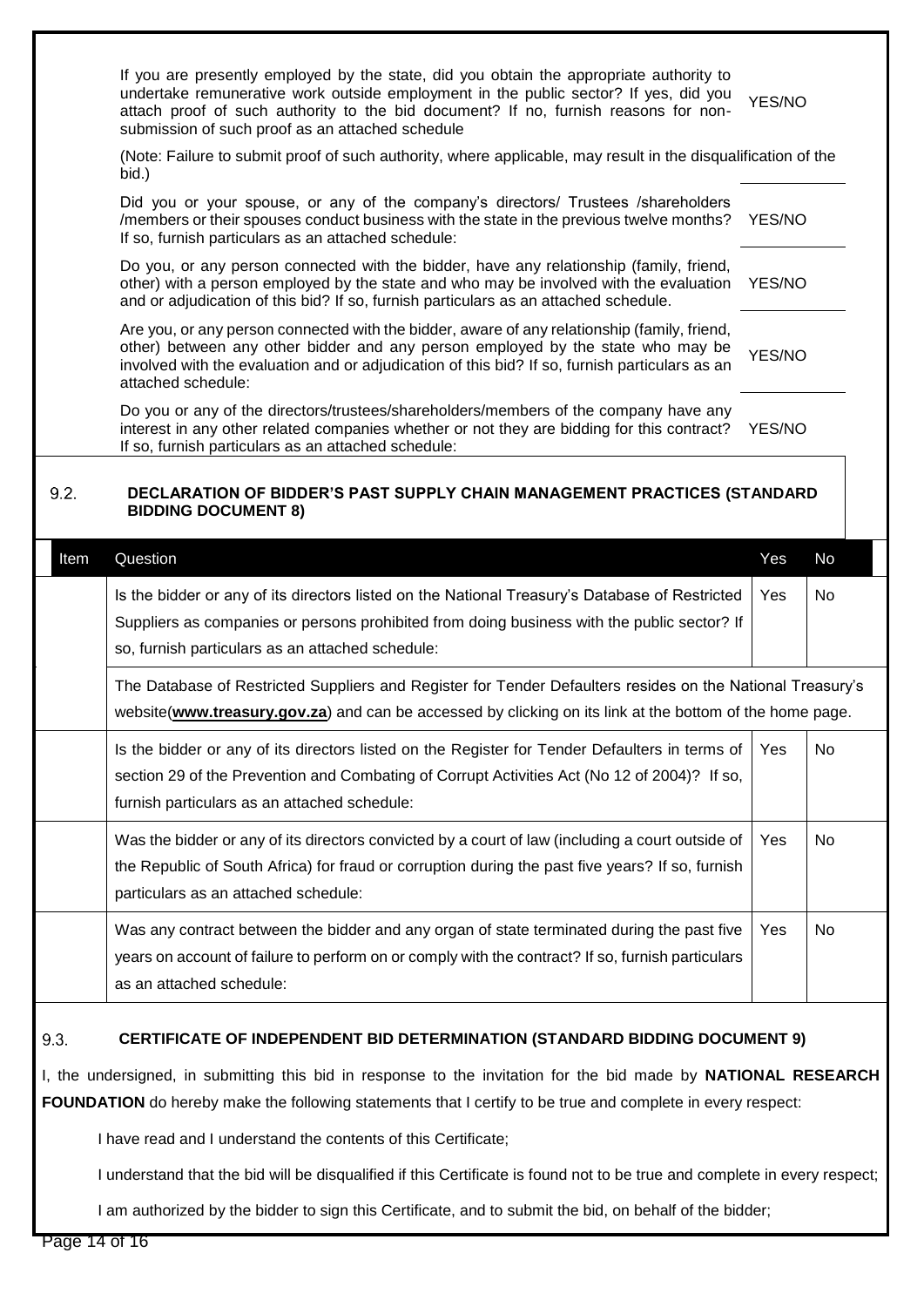Each person whose signature appears on the bid has been authorized by the bidder to determine the terms of, and to sign the bid, on behalf of the bidder;

For the purposes of this Certificate and the accompanying bid, I understand that the word "competitor" shall include any individual or organization, other than the bidder, whether or not affiliated with the bidder, who:

(a) Has been requested to submit a bid in response to this bid invitation;

(b) Could potentially submit a bid in response to this bid invitation, based on their qualifications, abilities or experience; and

(c) Provides the same goods and services as the bidder and/or is in the same line of business as the bidder

The bidder has arrived at the accompanying bid independently from, and without consultation, communication, agreement or arrangement with any competitor. However, communication between partners in a joint venture or consortium<sup>3</sup> will not be a construed as a collusive bidding. <sup>3</sup> Joint venture or Consortium means an association of persons for the purpose of combining their expertise, property, capital, efforts, skill and knowledge in an activity for the execution of a contract.

In particular, without limiting the generality of paragraphs above, there has been no consultation, communication, agreement or arrangement with any competitor regarding:

- (a) Prices;
- (b) Geographical area where product or service will be rendered (market allocation)
- (c) Methods, factors or formulas used to calculate prices;
- (d) The intention or decision to submit or not to submit, a bid;
- (e) The submission of a bid which does not meet the specifications and conditions of the bid; or
- (f) Bidding with the intention not to win the bid.

In addition, there have been no consultations, communications, agreements or arrangements with any competitor regarding the quality, quantity, specifications and conditions or delivery particulars of the products or services to which this bid invitation relates.

10. **The terms of the accompanying bid have not been, and will not be, disclosed by the bidder, directly or indirectly, to any competitor, prior to the date and time of the official bid opening or of the awarding of the contract. I am aware that, in addition and without prejudice to any other remedy provided to combat any restrictive practices related to bids and contracts, bids that are suspicious will be reported to the Competition Commission for investigation and possible imposition of administrative penalties in terms of section 59 of the Competition Act No 89 of 1998 and or may be reported to the National Prosecuting Authority (NPA) for criminal investigation and or may be restricted from conducting business with the public sector for a period not exceeding ten (10) years in terms of the Prevention and Combating of Corrupt Activities Act No 12 of 2004 or any other applicable legislation.**